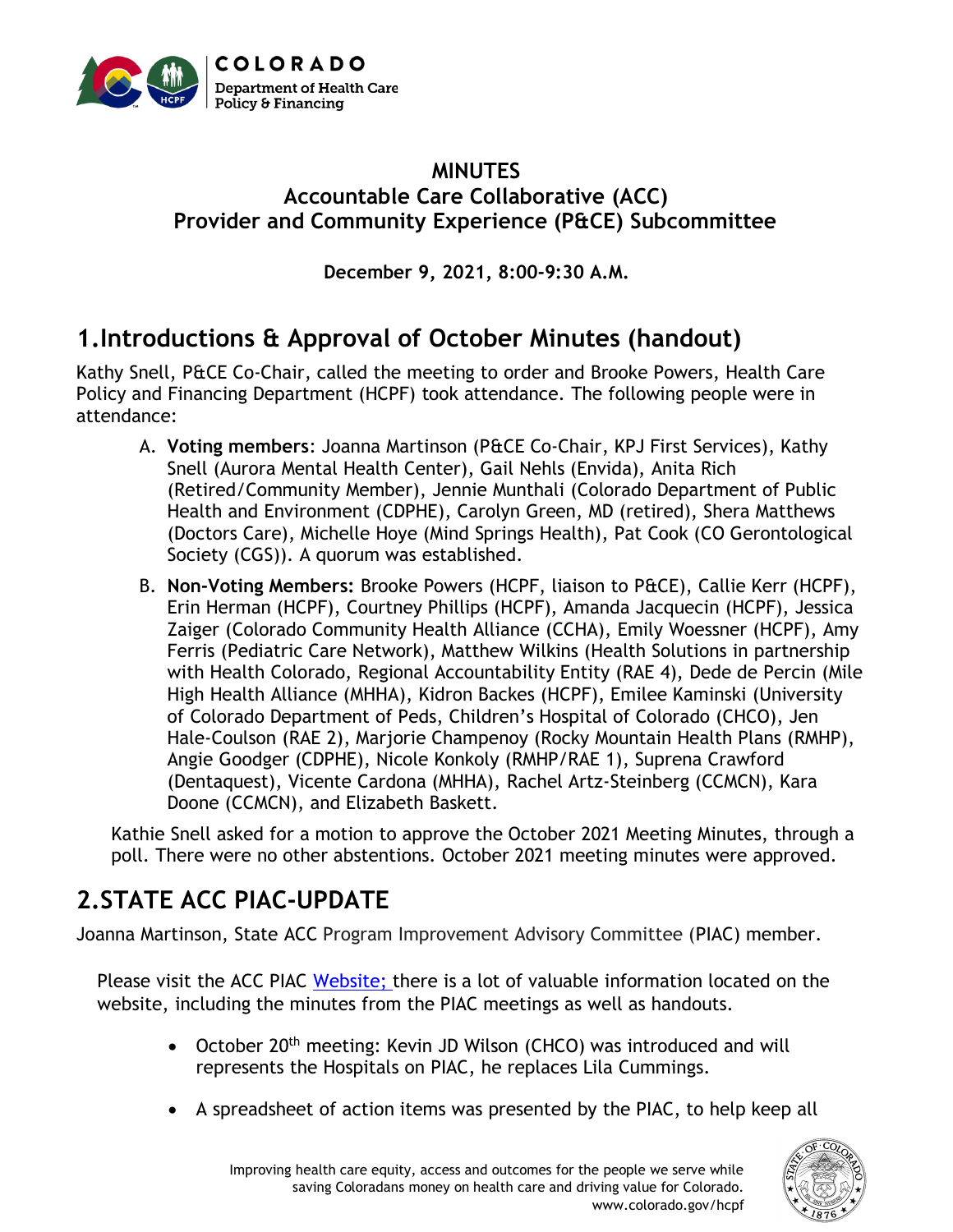objectives organized.

- The statewide Managed care rule revisions. Making sure that it has Federal alignment as well as alignment with CFR-42 and waivers. Language changes including adding the word "state-wide," consistently in, "client" and "member." Please visit the [website on HCPF,](https://hcpf.colorado.gov/public-comment-medicaid-statewide-managed) if you would like to participate in public comments.
- The PIAC spoke briefly on the new Equality, Diversity, and Inclusion (EDI) Director at HCPF. The PIAC is excited to collaborate and has come up with questions to ask the EDI Director:
	- o What is the new person's definition?
	- o What is the scope of work?
	- o What is their role or position and role with PIAC?
	- o What are the action steps or process as a PIAC?
	- o How can we as a PIAC get involved?

If you have any questions for the new EDI Director, please, reach out to HCPF.

The Behavioral Health and Integration Strategies (BHIS) Subcommittee gave some recommendations, and they were reviewed by HCPF. The Department then gave some suggestions back. Of those recommendations and suggestions, HCPF will add crisis services to the Health Neighborhood and Community Report.

- November 17<sup>th</sup> meeting: Workforce challenges discussion. BH has been very active in the discussion of workforce. The demand has increased but the workforce can not meet the demand. Providers seem to be moving away from the Medicaid payment model. Challenges include lower fees for services, credentialing provisions, burnout, maintaining work life balance. How can we develop actionable items?
	- $\circ$  BHIS will focus on the behavioral health/mental health side of the workforce discussion i.e., lack providers, waitlists for care, access to care
	- $\circ$  PC&E could look at the physical health side of the workforce discussion i.e., administration burnout
- Michelle Hoye suggested we look at the workforce issues, across the scope of all providers. Its beyond access to care. The first appointment is easy to get into, but what about the second, third appointments? The first appointment isn't treatment, how do we make sure they get back to see physicians. Quality of care is lacking. Other areas that are being affected are wages for Medicaid workers, tuition/grants assistance, and everyone is exhausted from working so hard. Shera Matthews (Doctors Care) spoke on the issue of workforce, that we have now and the decreased amount of healthcare workers. Primary Care Medical Providers (PCMPs) are experiencing the same things in workforce. This conversation will continue more into the coming months, and we will speak on this soon as it evolves.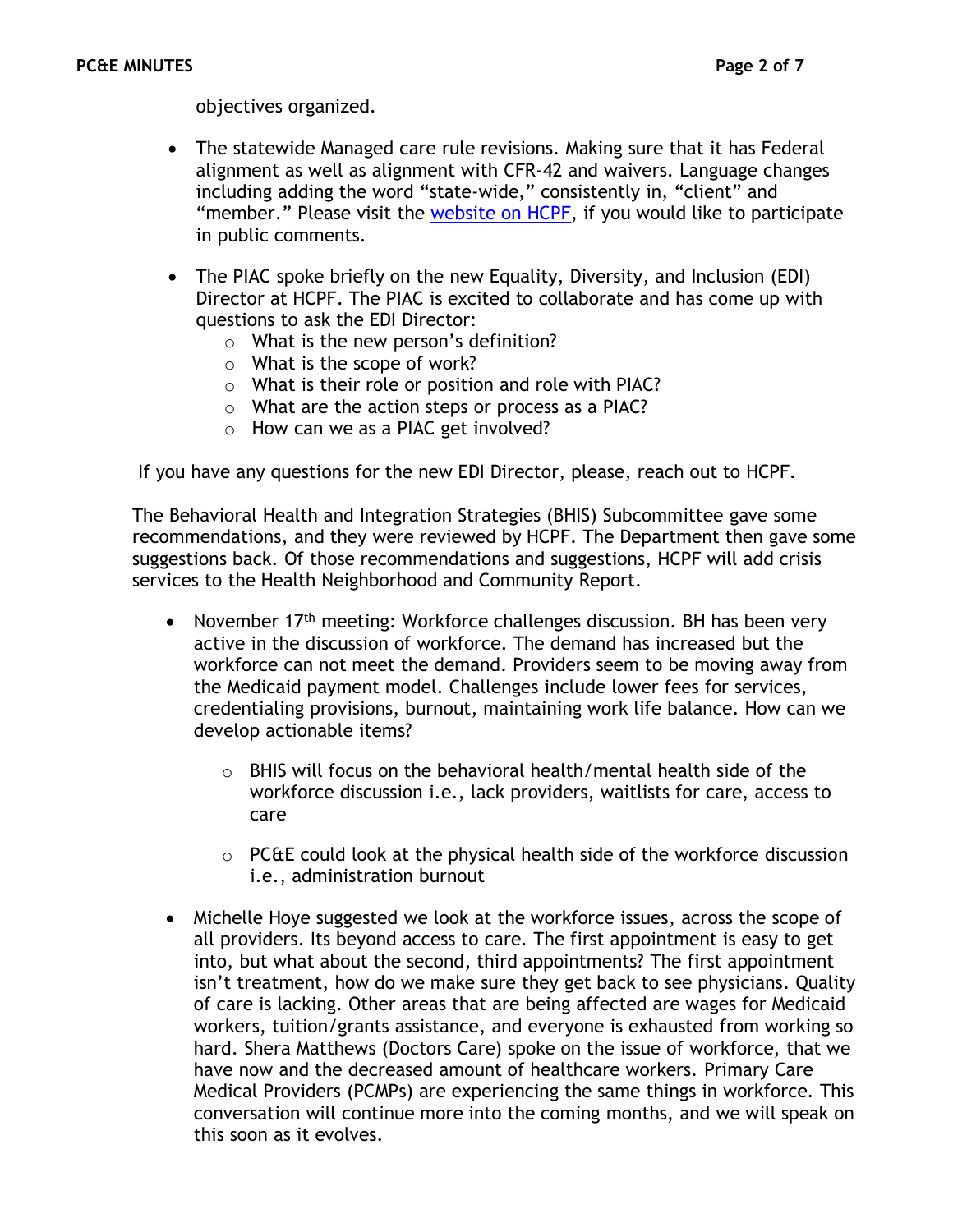#### **3.P&CE Follow-up Items & Housekeeping**

Brooke Powers, HCPF- Details from PIAC meeting in October.

- PC&E presented [The P&CE Charter](https://hcpf.colorado.gov/sites/hcpf/files/Provider%20and%20Community%20Experience%20PIAC%20Subcommittee%20Draft%20Charter%20Updated%20September%202021.pdf) to PIAC. As expected, it was approved by the PIAC.
- Open voting member seat position representing hospitals on the PC&E, Lila Cummings has stepped down. There are also a few seats open on BHIS subcommittee. The positions will be posted later this month and there will be an application to fill out, it is the same application that is used for the PIAC, for alignment purposes and formulizing the process. Brooke encourages those who participate on the subcommittee already, to apply.
- eConsults- Emily Woessner, eConsult Contract Administrator, HCPF

Planning on moving forward with the eConsult technology platform, HCPF and Centers for Medicare and Medicaid (CMS) had a meeting a couple weeks ago, to collaborate and discuss the program design further. CMS is having internal meetings currently and a follow up meeting with HCPF will be in a few weeks. The team is ready to hit the ground running, just at a standstill, waiting on more direction from CMS. Although the timeline has shifted, we are still moving forward.

\*Program design challenges that has placed a hold on this project is coming from the financial part of the platform. HCPF is waiting on direction, from CMS, on how primary care physicians (PCPs) and specialists can be reimbursed.

#### **4.Provider Interim Payment Program**

Amanda Jacquecin, Grants Specialist, HCPF

[Link](https://hcpf.colorado.gov/integrated-care-provider) to website for more information on the program.

Loan and grant program developed to offset the downside of services that providers experienced during the pandemic. It was developed to help some of the smaller providers sustain business during the pandemic.

- The program model was based on Q42019 revenue. For example, if a provider's office had revenue of \$50,000 in Q42019, they would be given a \$25,000 grant (funded by local health foundations, no repayment required) and also a \$25,000 loan (0% interest loan with a one-year repayment period). In addition, the providers would also still be allocated their regular claims reimbursement (providers continue to bill for services provided and receive payment for those services in Jan. 2021).
- The program was run three times. In the first round, 14 clinics participated with \$588,000 in awards. The way this first round was honed down in the providers selected, were those who used integrated billing. One of the largest ways that foundations want to contribute money is through the integrated care model, such as billing dental and/or behavioral health codes to the Department. Round two, 39 clinics participated with \$1.8 million in awards. For round two the requirement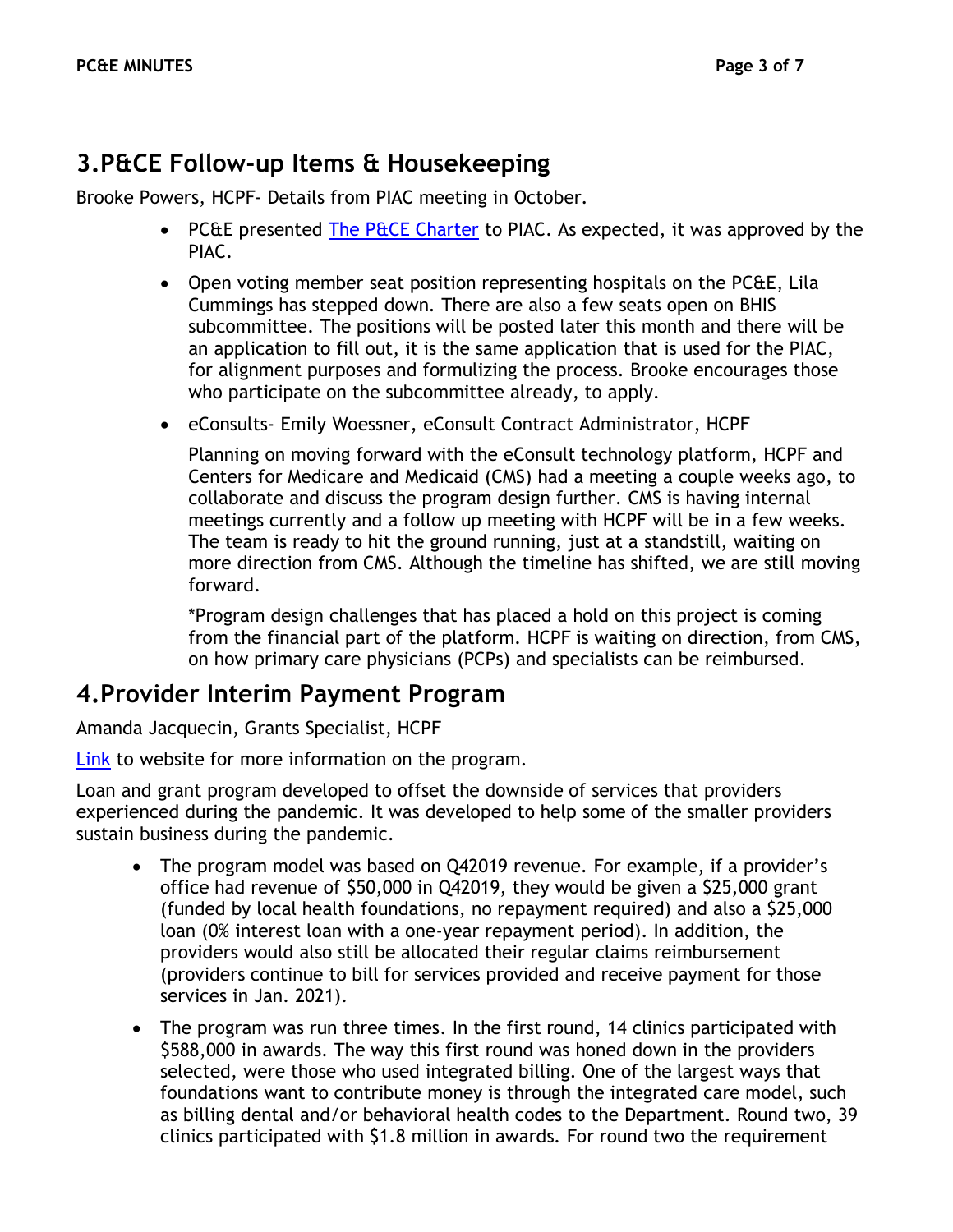was changed to self-attestation to integration; most of the smaller clinics had relationships through contracts, for example with LPC's for instance for 3-days a week to come into their clinics. Clinics had to provide documentation to the Department, to attest the contracts they had. The third and final round, had 1 clinic participate for a total of \$96,000 in awards. Round three used 2020 data and there wasn't that much interest. What we learned from the first model, is that it hit its endpoint. There were as many clinics that were interested apply, and now there are remaining funds available. The Department is trying to gather some ideas to utilize the remaining funds totaling \$585,000.

- We want to provide continued support for "vaccination catch-up" focus, is something that has been circulating among pediatrician groups, saying that many kids are just so far behind on routine vaccinations (not COVID related). Delta Dental of Colorado Foundation has partnered with the Department, and they would like the funding to go for either "Vaccination Catch-Up Program" or "Cavity-Freeat-3" initiative, for those pediatrician groups or groups that support children. The Department also would like ideas to support adults who are also in the clinics, to get some funding for the whole-centered care. Two ideas were to get funding to support to clinics who become a certified NCQA medical home or to clinics that start the steps to enroll in the APM2 Programing. Anticipated timeline: Most likely to end at the same time as current grant funding August 2022.
	- o Questions for discussion with the group:
		- 1. Do those ideas sound like the right direction, that clinics would be interested in, in which we should be going?
		- 2. What would be the dollar amount needed to entice clinics?
	- $\circ$  How do we spend down the remaining funds? Does not include the loan components from the former model.
	- o Anita Rich liked both ideas, but at the same time wanted to touch on the fact that becoming a NCQA medical home requires many documents, and it goes back to the manpower issues that are plaguing our healthcare industry currently. Do practices have enough manpower to accomplish the work? Are there going to be enough people to maintain the expansion after the money is gone?
	- o Dede de Percin suggests surveying and keeping them short would be helpful.
	- o Pat Cook suggests adding the question….Do you understand the value of NCQA for your organization?
	- o Shera Matthews is concerned of the workforce shortage and how this ask doesn't coordinate with that issue. Shera suggest simple, less work to add to the workforce, instead of adding certifications… The Cavity Free at 3 or increasing vaccinations, would support the community more at this time.
	- Any different ideas for adult clinics? The funds don't have regulations, just setting up parameters with the Department, grant dollars can be utilized how the clinics see fit.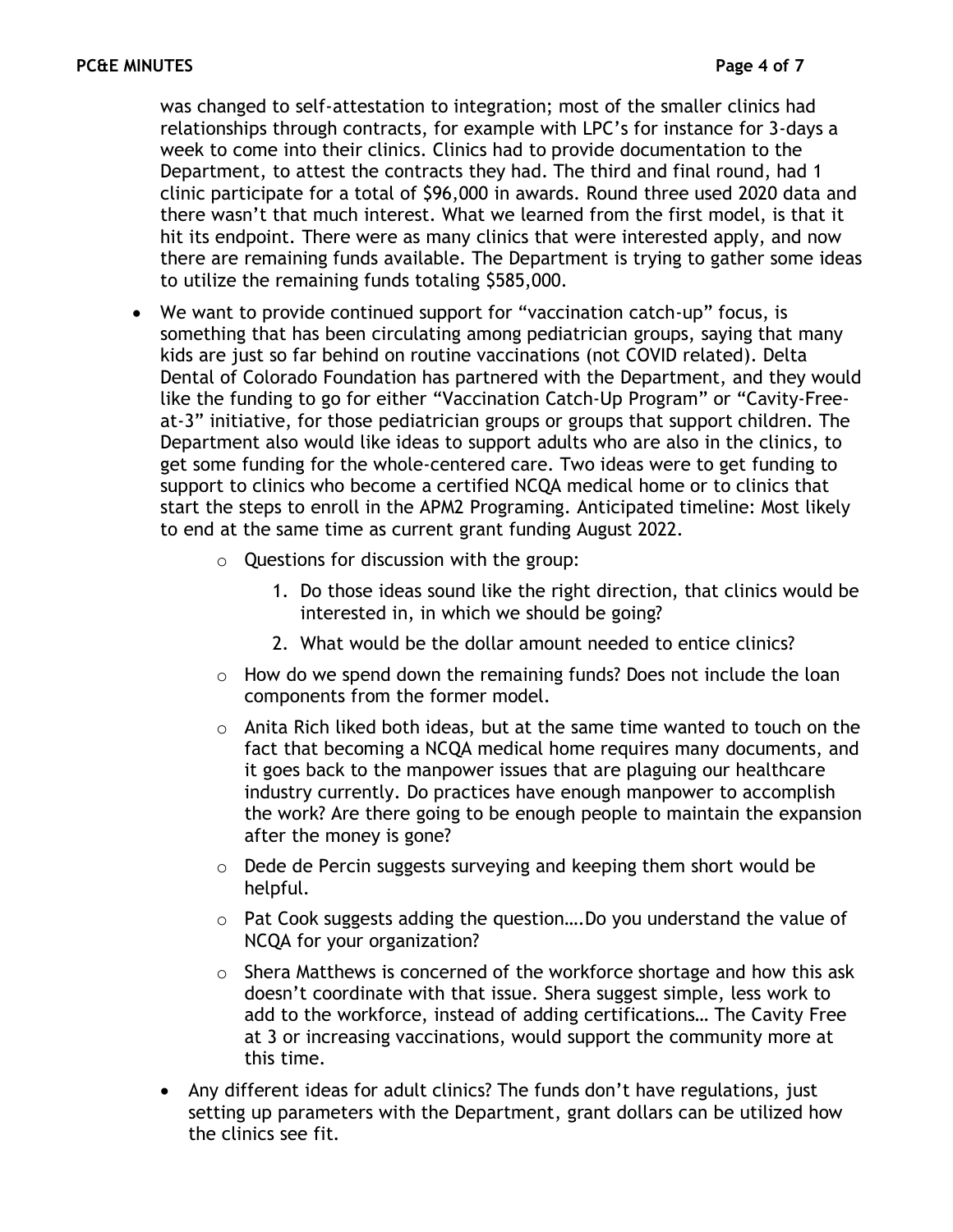- $\circ$  Shera Matthews suggests dental screenings at well-visits. Looking for caries on the teeth, cancer. There is a dental code that medical providers can bill. The medical providers in turn will refer if they visually see something abnormal. Encourages providers to include oral health in well-visit checks because it is so important.
- o Pat Cook also recommends to taking clinics *to the communities*. Supporting the communities when it is more convenient for the working family. Traveling clinic support is needed. Look at practice patterns and how it can benefit the community.
- $\circ$  Anita Rich suggests that the money be used to support dentists, instead of only primary care providers.
- $\circ$  Shera Matthews suggests adjusting work hours, come in later and stay later. No additional hours, just adjust the time on different days of the week.
- Amanda Jacquecin wanted to gage the temperature on an additional communication requirement that the Department would like providers to send to their members regarding the end of the Public Health Emergency (PHE). Communication regarding redeterminations and how the end of the PHE might affect their benefits.
	- o Dede de Percin suggests that requiring providers to do additional work may have repercussions and may not be accepted easily by providers.
	- o Carolyn Green questions if it is redundant to keep sending information on the end of the PHE? We don't know when it is going to end quite yet….Shera Matthews also questioned if it was ever going to end?
	- o Pat Cook pointed out how beneficial it can be to use technology because some members don't have stable homes. She brought attention, that some big phone carriers, don't recognize or display our name when we call, so people may not pick up the phone without a name on caller id.

## **5. Care Coordination**

Kidron Backes, Case Management/ Care Coordination Specialist, OCL, HCPF.

American Rescue Plan Act Information sites: [ARPA MEMO,](https://hcpf.colorado.gov/2021-memo-series-communication) [ARPA Newsletter,](https://lp.constantcontactpages.com/su/hcMkUsw/ARPANewsletter) [ARPA Press](https://hcpf.colorado.gov/cms-and-colorados-joint-budget-committee-approve-530-million-arpa-funds-to-transform)  [Release](https://hcpf.colorado.gov/cms-and-colorados-joint-budget-committee-approve-530-million-arpa-funds-to-transform)

> • Two types of case management agencies (CMA) in Colorado, oversite comes through OCL: There are 24 Single Entry Points agencies (SEPs). SEPs take care of both adults and children. They determine eligibility for PACE, Nursing Facilities, and HCBS waivers targeted at aging members and/or members with various disabilities: Brain Injury (BI), Children with Life Limiting Illness, Community Mental Health Supports, Persons who are elderly, Blind and Disabled and Persons with Spinal Cord Injury. SEPs provide management for those waivers. 20 Community Centered Boards (CCBs) serve adults and children. Determines eligibility for programs targeted to members with intellectual and development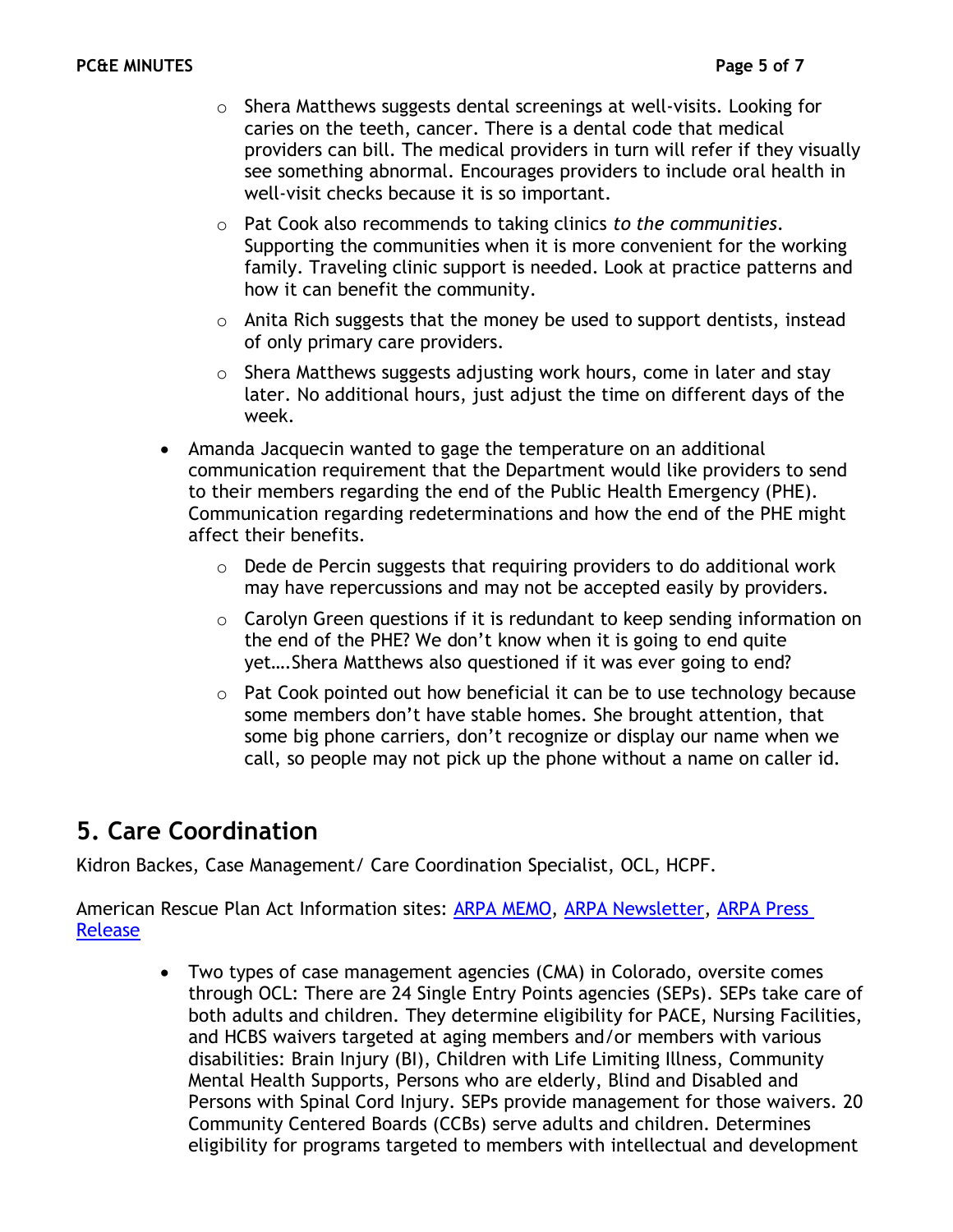disabilities: Intellectual Development Disabilities (IDD), Children's Extensive Support (CES), Persons who are Developmentally Disabled, and Supported Living Services (24-hour care). CCBs may provide case management for those waivers. Some CCBs provide case management for Children's Home and Community-Based Services Waiver (CHCBS).

- 4 Private Case Management Agencies serve children only. Provides case management for CHCBS waiver.
- Core CMA Responsibilities:
	- o Determine eligibility for long-term services and supports (LTSS)
	- o Develop and monitor Service Plan
	- o Coordinate LTSS
	- o Aid in determining appropriate services and level of care
	- $\circ$  Assist individual in identifying the waiver that best meets needs
	- $\circ$  Assist in identifying necessary supports in service planning regardless of funding source. Ask other agencies such as Department of Local Affairs (DOLA) for help when needed.
- CMA Responsibility to the Member:
	- o Determine the level of care for functional eligibility to access HCBS waiver services
	- o Assist with development of a service plan
		- Assessed needs
		- Personal goals
	- o Help members navigate LTSS system and make informed choices
	- o Help connect members to providers
	- $\circ$  Maintain contact with members regularly and monitor and adjust services as needed according to the member's changing needs.
- CMAs have Quality Improvement Systems (QIS) in which CMAs are measured on annual basis. Desk reviews are additionally used, to monitor the high standards expected. Benefit Utilization System (BUS) which can show when visits have happened, what occurred and what the CMA is doing. Currently also engaging with the CMA partners to see how we can measure different nontangible things. Trying to reorganize and restructure on how the measurements are done. Hope to be able to publicly share, within the next few years.